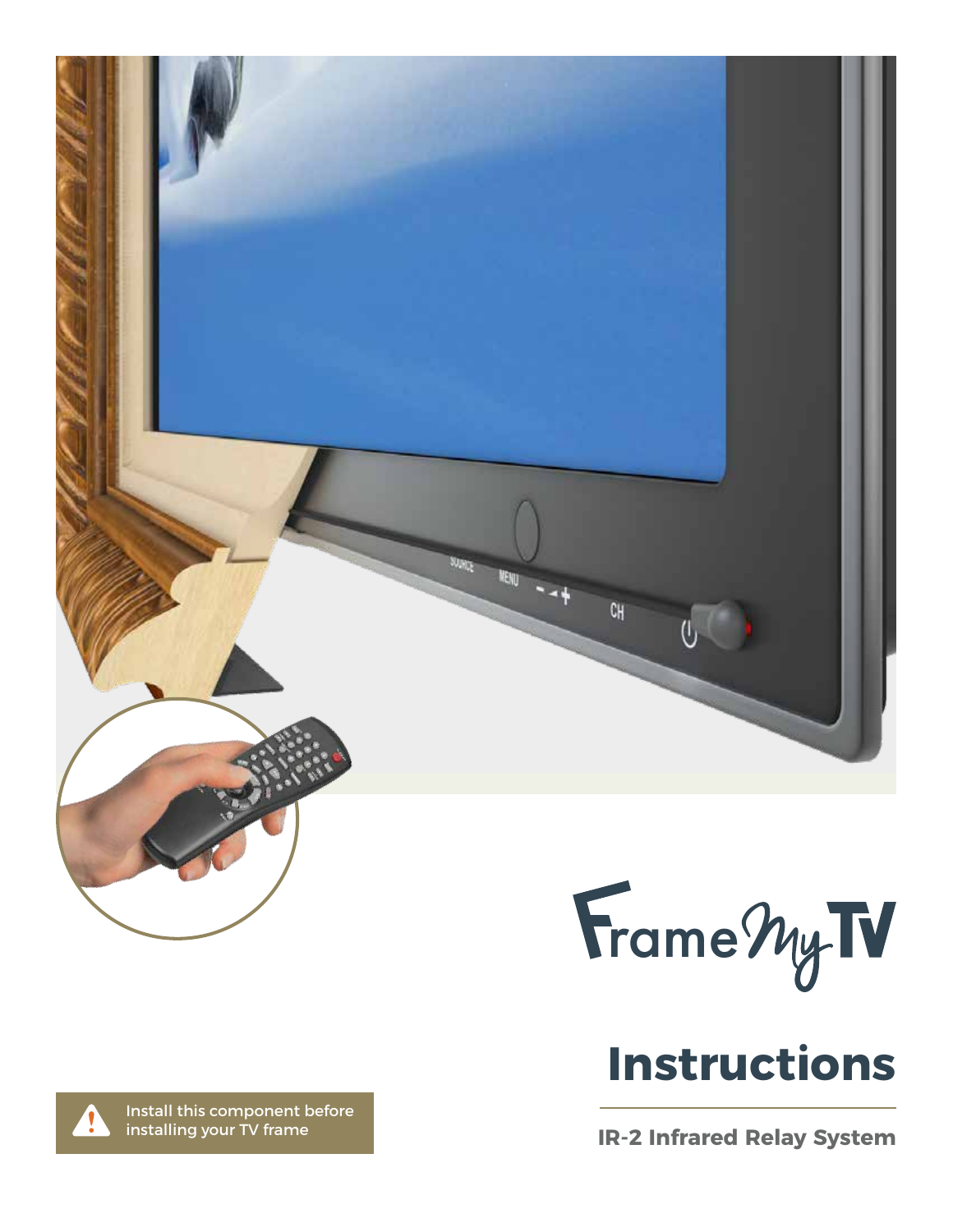

IR-2 Infrared Relay System

# **IR-2 Infrared Relay System Instructions**

**This component should be installed before the frame is installed to ensure proper functioning of the TV's remote control through the frame.** 

## **Package Contents**

- 1. IR Relay Controller Module
- 2. IR Receiver cable
- 3. Power Supply
- 4. IR Emitter Cables with 2 emitters per cable.

## **Relay System Installation:**

#### **Step 1:**

Locate the Infrared (IR) Sensor on the front of the television.

#### **Step 2:**

With the **Emitter Cable (4)** unplugged from the controller, apply one of the small emitters directly over the remote sensor on the TV.





**QUICK TIP:** Indicator lights on the TV are NOT the IR sensor. The Relay System may not work if you place the emitter over this light. Refer to the front of the TV users manual for an approximate location for the remote sensor. On TVs with a black screen bezel hold a flashlight at a 45 degree angle to the TV and you will notice a variation under the surface of the bezel. This is often the sensor.

**C** FrameMyTV.com **Email info@MyFrameTV.com** 

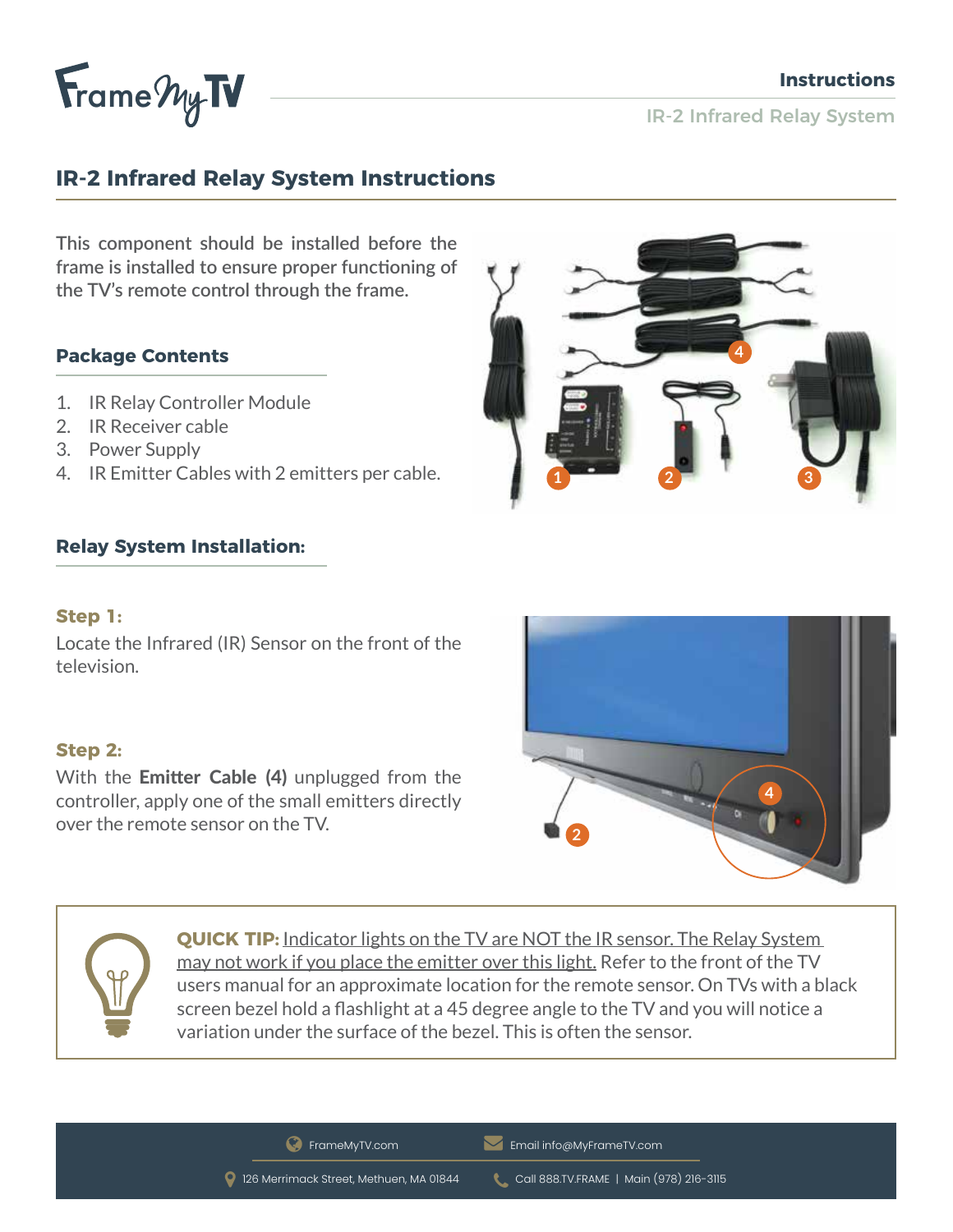

**1**

**3 2**

IR-2 Infrared Relay System

#### **Step 3:**

Apply Velcro to the back of the TV where you intend to mount the IR Relay Controller Module (1).

#### **Step 4:**

Attach the **IR Relay Controller Module (1)** to the back of the TV as shown.



## **Step 5:**

Position the self adhesive Receiver Cable (2) on the bottom of the frame with the lights pointing towards the floor or somewhere that it can be visible to the TV's remote control. When operating a blue light will flash on the receiver indicating a signal is being received from the remote.

#### **Step 6:**

Connect the power supply to the "Power +12V", connect the emitter cable from the front of the TV to any of the 6 emitter jacks, connect the receiver cable to the IR receiver jack.



**4**

**SVIMSWING** 

**C** FrameMyTV.com **Email info@MyFrameTV.com**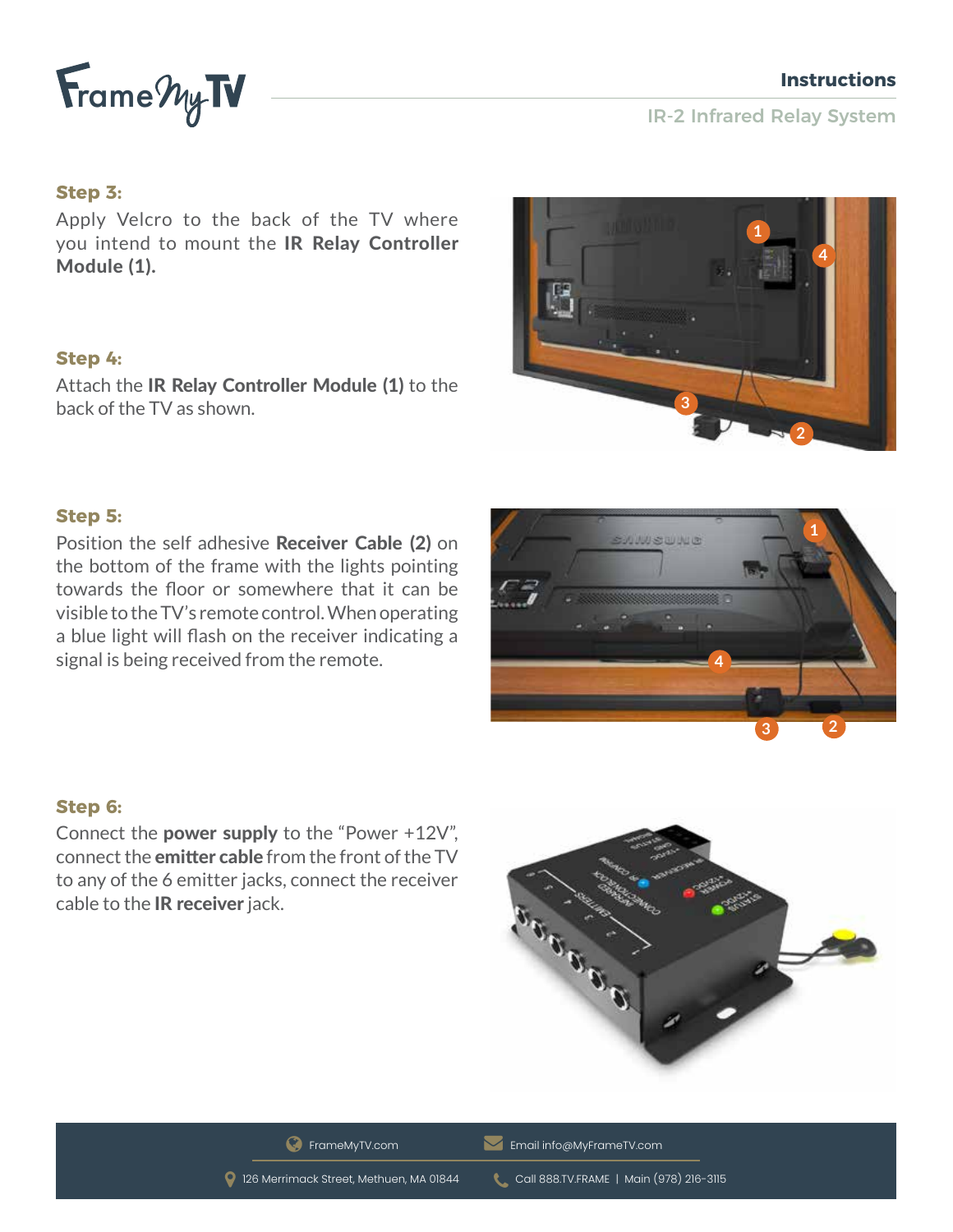

IR-2 Infrared Relay System

# **IR-2 Infrared Relay System Instructions**

#### **Operation of the Device**

#### **Powering Up:**

When the IR Relay System is initially connected to a power source or switched on, the red power light will illuminate and the blue light may flash or appear off entirely if an infrared signal is being detected in the room.

#### **Communicating with your TV**

Anytime an infrared signal is received such as a button press on your remote, the blue light will illuminate as shown in the prior step to indicate that an infrared signal is being received and is being transmitted out the Emitter Cable that is covering the TV's remote sensor.

Note: **No programming of the IR Relay System is required for this to device to work with your television.**

**Additional instructions can be found at http://FrameMyTV.com/Instructions**